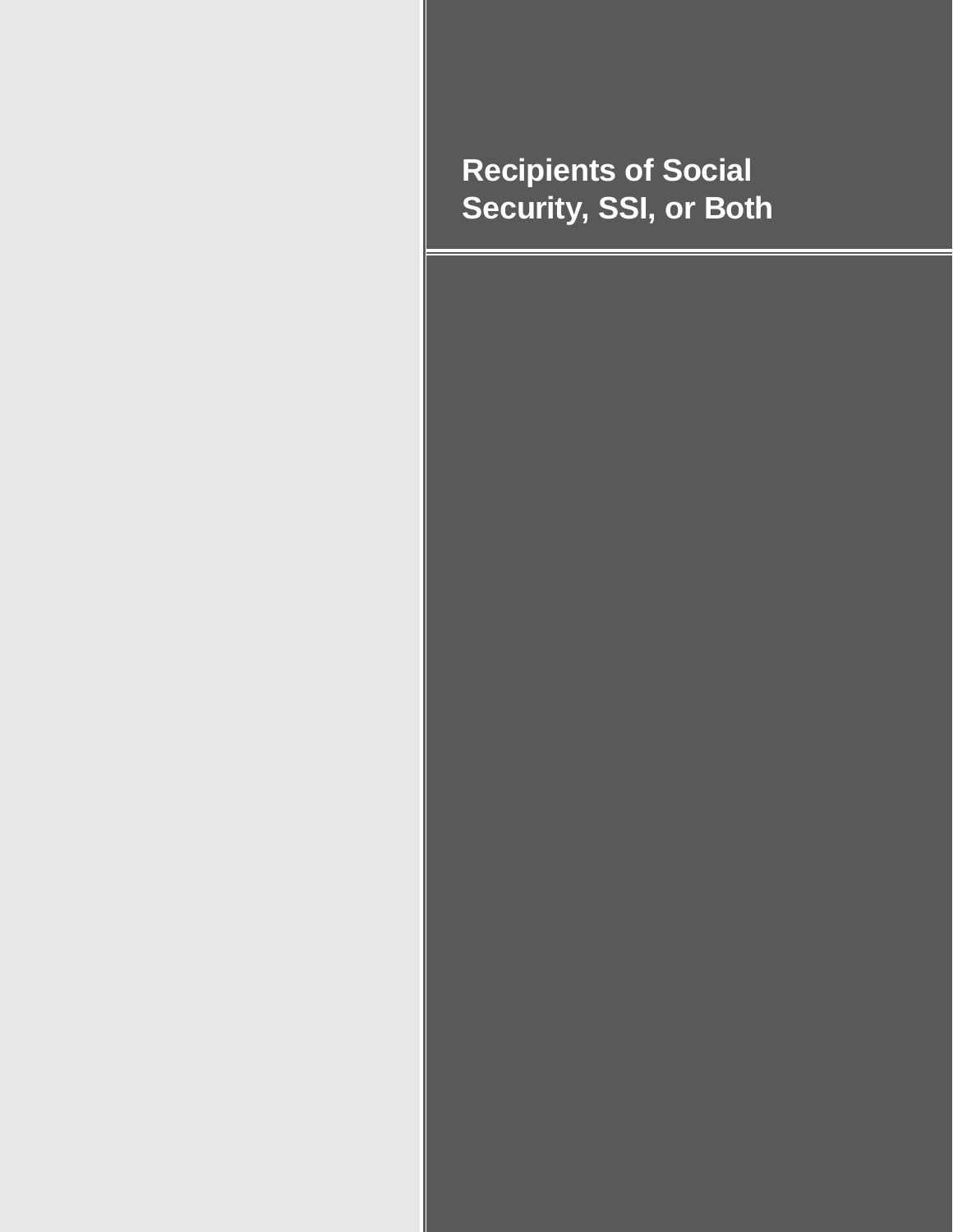## **Table 15.**

## **Persons aged 18–64 receiving benefits on the basis of disability and their total and average monthly payments, by type of beneficiary, December 1996–2008**

|      |            |           |           | Social Security only     |                                               |           | Both Social Security and SSI |                          |            |          |  |  |
|------|------------|-----------|-----------|--------------------------|-----------------------------------------------|-----------|------------------------------|--------------------------|------------|----------|--|--|
|      |            |           |           |                          | Adult                                         |           |                              |                          |            | Adult    |  |  |
| Year | Total      | Total     | Workers   | Widow(er)s               | children                                      | SSI only  | Total                        | Workers                  | Widow(er)s | children |  |  |
|      |            |           |           |                          | <b>Number</b>                                 |           |                              |                          |            |          |  |  |
| 1996 | 7,689,664  | 4,122,152 |           |                          | $\overline{\phantom{a}}$                      | 2,559,750 | 1,007,762                    |                          |            |          |  |  |
| 1997 | 7,811,748  | 4,250,155 |           |                          | $\overline{\phantom{a}}$                      | 2,550,105 | 1,011,488                    |                          |            |          |  |  |
| 1998 | 8,086,259  | 4,440,264 |           |                          | $\sim$ $\sim$                                 | 2,618,615 | 1,027,380                    |                          |            |          |  |  |
| 1999 | 8,399,309  | 4,703,774 |           |                          | $\overline{\phantom{a}}$                      | 2,650,586 | 1,044,949                    |                          |            |          |  |  |
| 2000 | 8,599,465  | 4,850,835 |           |                          | $\mathord{\hspace{1pt}\text{--}\hspace{1pt}}$ | 2,690,446 | 1,058,184                    | $\overline{\phantom{a}}$ |            |          |  |  |
| 2001 | 8,791,338  | 4,979,844 | 4,495,477 | 87,833                   | 396,534                                       | 2,732,020 | 1,079,474                    | 772,562                  | 35,222     | 271,690  |  |  |
| 2002 | 9,106,014  | 5,228,262 | 4,738,246 | 87,900                   | 402,116                                       | 2,768,782 | 1,108,970                    | 801,351                  | 34,671     | 272,948  |  |  |
| 2003 | 9,445,573  | 5,492,325 | 4,997,137 | 87,203                   | 407.985                                       | 2,811,647 | 1,141,601                    | 833,269                  | 34,101     | 274,231  |  |  |
| 2004 | 9,773,201  | 5,756,093 | 5,257,314 | 89,874                   | 408,905                                       | 2,850,815 | 1,166,293                    | 858,850                  | 33,072     | 274,371  |  |  |
| 2005 | 10,081,625 | 5,998,755 | 5,491,980 | 86,422                   | 420,353                                       | 2,880,931 | 1,201,939                    | 893,437                  | 32,302     | 276,200  |  |  |
| 2006 | 10,362,419 | 6,210,289 | 5,698,494 | 85,259                   | 426,536                                       | 2,928,034 | 1,224,096                    | 915,832                  | 31,443     | 276,821  |  |  |
| 2007 | 10,627,905 | 6,405,985 | 5,888,133 | 83,481                   | 434,371                                       | 2,966,648 | 1,255,272                    | 942,011                  | 30,876     | 282,385  |  |  |
| 2008 | 10,974,914 | 6,641,818 | 6,115,214 | 82,100                   | 444,504                                       | 3,040,764 | 1,292,332                    | 971,455                  | 30,608     | 290,269  |  |  |
|      |            |           |           |                          | <b>Total payments (millions of dollars)</b>   |           |                              |                          |            |          |  |  |
| 1996 | 4,878      | 3,072     | --        |                          | ۰.                                            | 1,222     | 584                          |                          |            |          |  |  |
| 1997 | 5,106      | 3,245     |           |                          | $\overline{\phantom{a}}$                      | 1,257     | 604                          |                          |            |          |  |  |
| 1998 | 5,379      | 3,444     |           |                          | $\overline{\phantom{a}}$                      | 1,313     | 622                          | $-$                      |            |          |  |  |
| 1999 | 5,680      | 3,691     | --        | --                       | $\overline{\phantom{a}}$                      | 1,346     | 643                          | $-$                      |            |          |  |  |
| 2000 | 6,058      | 3,975     |           | $\overline{\phantom{m}}$ | $\overline{\phantom{a}}$                      | 1,408     | 675                          | $\overline{\phantom{a}}$ | --         |          |  |  |
| 2001 | 6,509      | 4,299     | 3,976     | 65                       | 258                                           | 1,491     | 719                          | 530                      | 22         | 167      |  |  |
| 2002 | 6,920      | 4,629     | 4,294     | 67                       | 268                                           | 1,544     | 747                          | 554                      | 22         | 171      |  |  |
| 2003 | 7,416      | 5,024     | 4,674     | 69                       | 281                                           | 1,603     | 790                          | 592                      | 22         | 176      |  |  |
| 2004 | 7,980      | 5,464     | 5,096     | 72                       | 296                                           | 1,686     | 829                          | 626                      | 22         | 180      |  |  |
| 2005 | 8,604      | 5,974     | 5,584     | 75                       | 315                                           | 1,724     | 906                          | 696                      | 22         | 187      |  |  |
| 2006 | 9,172      | 6,439     | 6,029     | 77                       | 334                                           | 1,778     | 955                          | 739                      | 23         | 193      |  |  |
| 2007 | 9,734      | 6,817     | 6,389     | 77                       | 351                                           | 1,886     | 1,031                        | 805                      | 23         | 203      |  |  |
| 2008 | 10,566     | 7,499     | 7,035     | 81                       | 383                                           | 1,973     | 1,094                        | 853                      | 24         | 217      |  |  |

(Continued)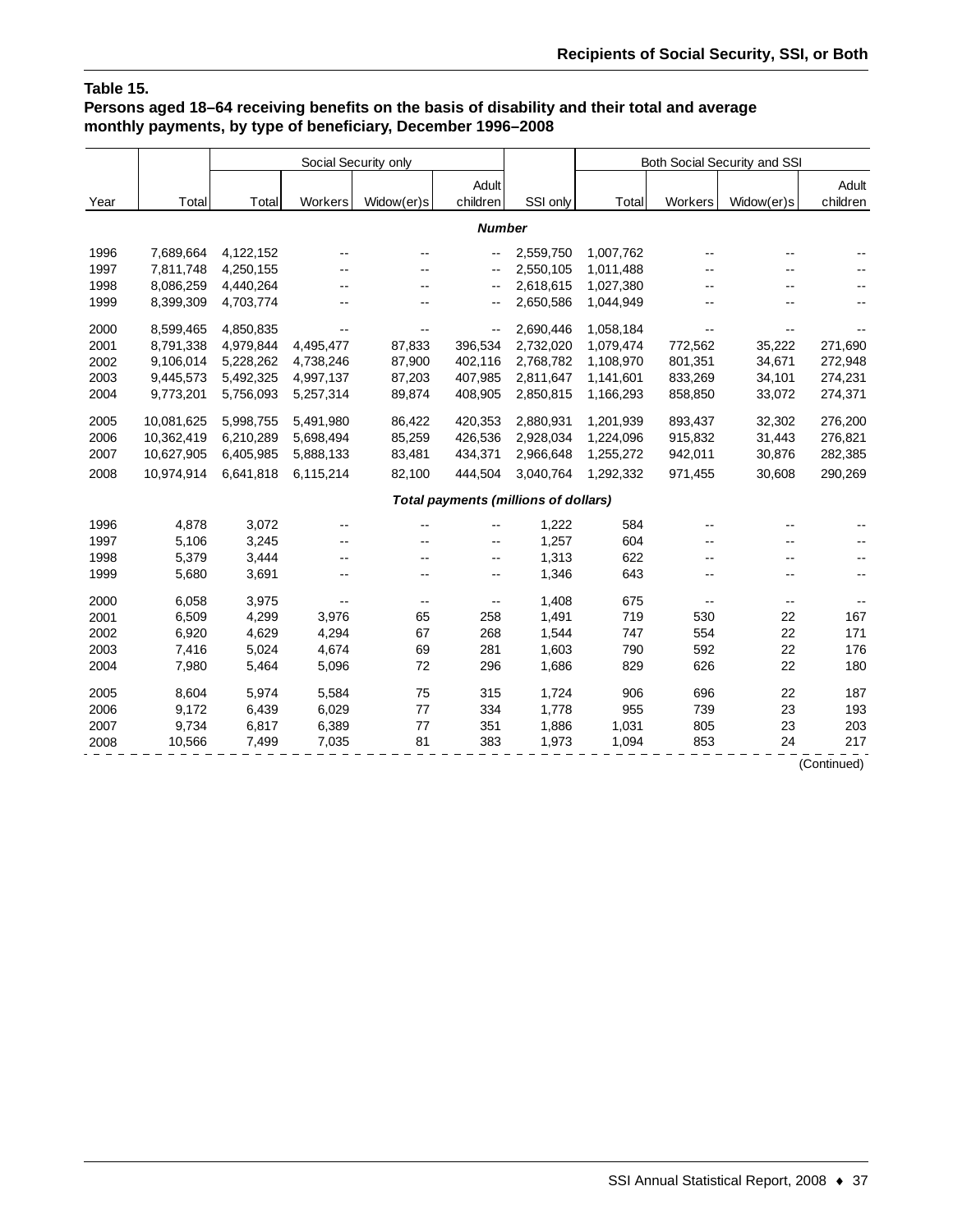#### **Table 15.**

## **Persons aged 18–64 receiving benefits on the basis of disability and their total and average monthly payments, by type of beneficiary, December 1996–2008—***Continued*

|      |        | Social Security only |                |            |                                                |          |        |                | Both Social Security and SSI |          |
|------|--------|----------------------|----------------|------------|------------------------------------------------|----------|--------|----------------|------------------------------|----------|
|      |        |                      |                |            | Adult                                          |          |        |                |                              | Adult    |
| Year | Total  | Total                | <b>Workers</b> | Widow(er)s | children                                       | SSI only | Total  | <b>Workers</b> | Widow(er)s                   | children |
|      |        |                      |                |            | Average monthly payment <sup>a</sup> (dollars) |          |        |                |                              |          |
| 1996 | 624.80 | 744.60               |                |            | $- -$                                          | 456.00   | 546.90 |                |                              |          |
| 1997 | 637.80 | 762.80               | $- -$          | --         | --                                             | 458.10   | 557.10 | $- -$          |                              |          |
| 1998 | 649.90 | 775.00               | $- -$          | --         | --                                             | 467.90   | 564.30 | $- -$          |                              |          |
| 1999 | 662.50 | 784.10               | $- -$          | --         | $- -$                                          | 477.60   | 576.70 | $- -$          |                              |          |
| 2000 | 689.30 | 818.80               |                |            | $-$                                            | 489.00   | 594.90 |                |                              |          |
| 2001 | 722.84 | 862.60               | 883.70         | 744.80     | 650.00                                         | 506.80   | 615.20 | 618.40         | 595.10                       | 608.70   |
| 2002 | 744.40 | 884.60               | 905.40         | 764.40     | 666.00                                         | 522.50   | 625.20 | 626.90         | 608.30                       | 622.20   |
| 2003 | 768.50 | 914.10               | 934.80         | 790.80     | 687.30                                         | 533.50   | 638.20 | 639.90         | 620.90                       | 635.10   |
| 2004 | 796.80 | 947.80               | 967.80         | 804.80     | 722.50                                         | 545.90   | 655.20 | 657.10         | 639.10                       | 651.40   |
| 2005 | 832.80 | 993.70               | 1,014.50       | 863.10     | 748.10                                         | 558.20   | 675.90 | 677.70         | 659.90                       | 672.30   |
| 2006 | 867.90 | 1.036.50             | 1.057.60       | 900.00     | 781.70                                         | 578.30   | 697.40 | 699.20         | 680.70                       | 693.20   |
| 2007 | 892.70 | 1,063.67             | 1,084.50       | 928.75     | 806.96                                         | 595.75   | 713.90 | 715.15         | 700.48                       | 709.89   |
| 2008 | 940.40 | 1,128.50             | 1,149.80       | 991.10     | 860.60                                         | 607.70   | 746.80 | 749.70         | 733.70                       | 738.60   |

SOURCES: Social Security Administration, Disabled Beneficiaries and Dependents Master Beneficiary Record file and the Supplemental Security Record (Characteristic Extract Record format), 100 percent data.

NOTES: Social Security counts include disabled workers, disabled widow(er)s, and disabled adult children. SSI counts include recipients of federal SSI, federally administered state supplementation, or both.

- $-$  = not available.
- a. Averages are not obtained simply by dividing the total dollars by the number of recipients. Averages exclude payments made in the current month for prior-month eligibility, such as back pay for new awards, so that large retroactive payments do not distort the averages.

CONTACT: Art Kahn (410) 965-0186 or ssi.asr@ssa.gov.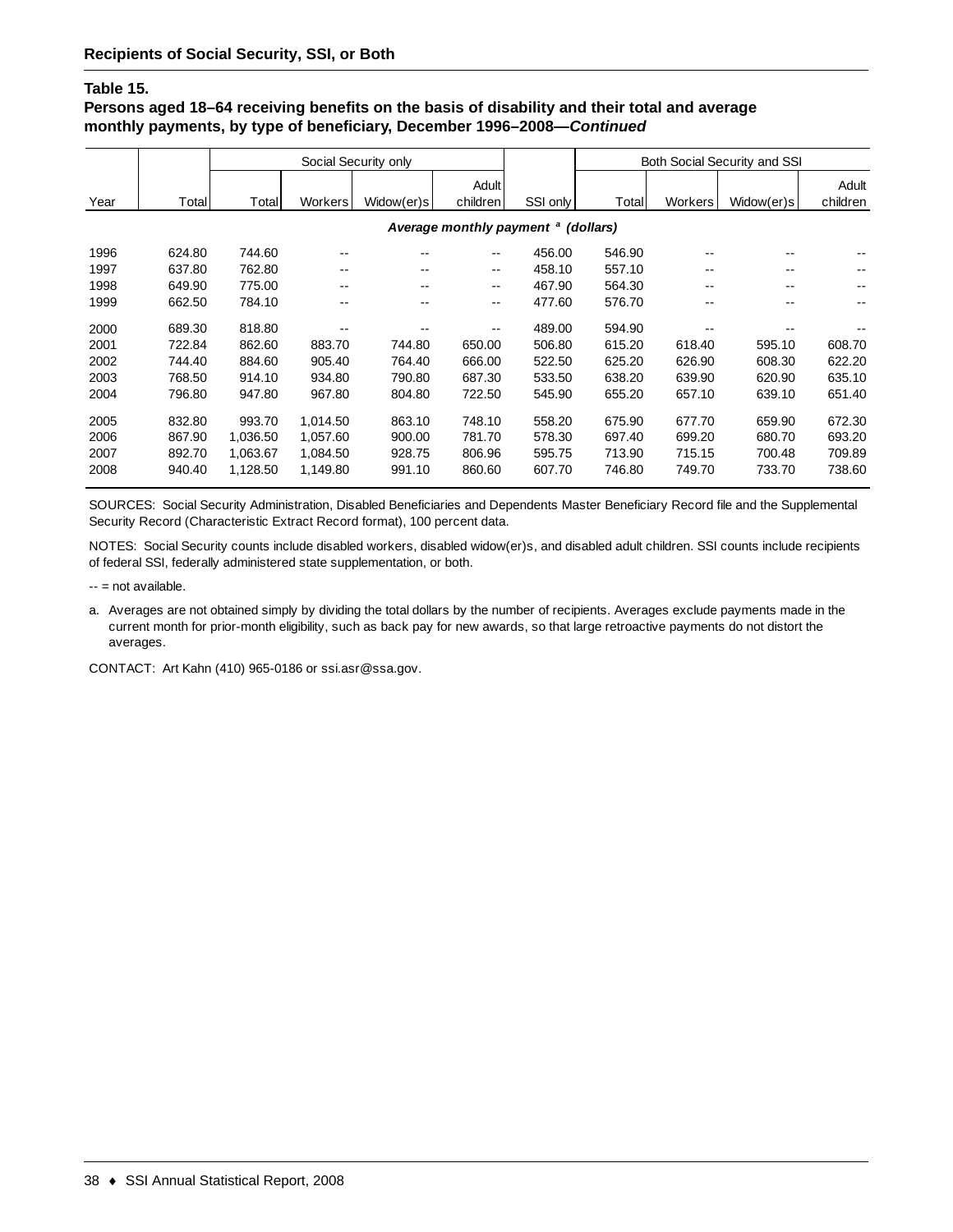### **Table 16.**

**Persons aged 18–64 receiving both Social Security and SSI on the basis of disability and their average monthly Social Security benefit and SSI payment, by state or other area and type of beneficiary, December 2008**

|                        | Number of SSI recipients with |         |                            |                   |        |         | Average monthly                   |                   | Average monthly       |         |            |                   |  |
|------------------------|-------------------------------|---------|----------------------------|-------------------|--------|---------|-----------------------------------|-------------------|-----------------------|---------|------------|-------------------|--|
|                        |                               |         | Social Security disability |                   |        |         | Social Security benefit (dollars) |                   | SSI payment (dollars) |         |            |                   |  |
| State or area          | Total                         | Workers | Widow(er)s                 | Adult<br>children | Total  | Workers | Widow(er)s                        | Adult<br>children | Total                 | Workers | Widow(er)s | Adult<br>children |  |
| All areas <sup>a</sup> | 1,292,332                     | 971,455 | 30,608                     | 290,269           | 522.10 | 538.75  | 515.32                            | 467.76            | 224.70                | 210.95  | 218.34     | 270.82            |  |
| Alabama                | 34,181                        | 24,385  | 1,056                      | 8,740             | 502.38 | 528.26  | 510.61                            | 430.02            | 194.72                | 175.10  | 192.69     | 249.06            |  |
| Alaska                 | 1,924                         | 1,524   | 38                         | 362               | 497.17 | 516.28  | 522.69                            | 412.22            | 192.76                | 178.64  | 181.32     | 254.80            |  |
| Arizona                | 16,071                        | 12,322  | 329                        | 3,420             | 492.17 | 509.76  | 484.07                            | 430.03            | 202.26                | 189.35  | 210.25     | 247.67            |  |
| Arkansas               | 20,683                        | 15,311  | 606                        | 4,766             | 504.02 | 526.95  | 509.03                            | 431.07            | 196.42                | 179.30  | 185.60     | 251.81            |  |
| Califomia              | 203,012                       | 159,726 | 3,836                      | 39,450            | 620.50 | 632.18  | 594.40                            | 575.98            | 314.09                | 296.93  | 326.07     | 382.04            |  |
| Colorado               | 12,109                        | 9,725   | 177                        | 2,207             | 502.08 | 515.51  | 516.39                            | 442.36            | 192.94                | 182.53  | 186.09     | 238.87            |  |
| Connecticut            | 9,882                         | 7,438   | 240                        | 2,204             | 488.09 | 509.82  | 462.14                            | 418.84            | 201.86                | 184.33  | 228.34     | 257.11            |  |
| Delaw are              | 2,715                         | 2,046   | 49                         | 620               | 503.58 | 508.83  | 528.31                            | 484.20            | 201.19                | 190.14  | 215.49     | 236.64            |  |
| District of Columbia   | 2,561                         | 2,013   | 65                         | 483               | 502.80 | 520.42  | 501.69                            | 428.76            | 233.50                | 222.53  | 206.87     | 283.50            |  |
| Florida                | 60,906                        | 46,028  | 1,327                      | 13,551            | 496.72 | 515.14  | 506.17                            | 433.97            | 196.81                | 183.19  | 192.47     | 242.93            |  |
| Georgia                | 36,798                        | 26,204  | 1,141                      | 9,453             | 507.32 | 530.19  | 515.74                            | 444.27            | 189.41                | 173.86  | 180.81     | 232.64            |  |
| Hawaii                 | 3,178                         | 2,169   | 62                         | 947               | 559.48 | 552.64  | 546.39                            | 575.60            | 298.10                | 244.13  | 249.17     | 421.95            |  |
| Idaho                  | 5,583                         | 4,431   | 85                         | 1,067             | 498.29 | 511.77  | 498.13                            | 443.08            | 198.40                | 187.92  | 199.98     | 241.22            |  |
| Illinois               | 37,044                        | 27,832  | 884                        | 8,328             | 480.47 | 496.48  | 488.56                            | 426.74            | 212.72                | 201.53  | 207.26     | 250.26            |  |
| Indiana                | 22,928                        | 18,144  | 412                        | 4,372             | 490.37 | 501.72  | 511.82                            | 441.89            | 204.04                | 195.72  | 194.92     | 238.98            |  |
| Iowa                   | 11,491                        | 8,929   | 180                        | 2,382             | 501.22 | 514.90  | 512.04                            | 449.81            | 203.39                | 197.98  | 185.32     | 224.78            |  |
| Kansas                 | 9,552                         | 7,430   | 154                        | 1,968             | 499.80 | 514.39  | 472.20                            | 447.89            | 197.60                | 188.37  | 210.46     | 230.78            |  |
| Kentucky               | 35,211                        | 26,099  | 1,287                      | 7,825             | 494.82 | 519.22  | 482.10                            | 416.69            | 201.78                | 184.41  | 207.80     | 257.89            |  |
| Louisiana              | 26,525                        | 17,551  | 1,067                      | 7,907             | 483.20 | 511.78  | 504.11                            | 417.74            | 210.19                | 189.63  | 189.47     | 258.05            |  |
| Maine                  | 9,353                         | 7,115   | 163                        | 2,075             | 494.82 | 515.51  | 510.62                            | 423.22            | 197.95                | 181.67  | 185.18     | 254.27            |  |
| Maryland               | 14,744                        | 11,206  | 314                        | 3,224             | 495.86 | 508.84  | 518.22                            | 449.14            | 198.15                | 189.39  | 193.21     | 228.70            |  |
| Massachusetts          | 36,169                        | 28,495  | 673                        | 7,001             | 544.68 | 570.75  | 523.25                            | 441.61            | 221.83                | 207.04  | 262.60     | 277.56            |  |
| Michigan               | 47,600                        | 35,162  | 869                        | 11,569            | 501.29 | 505.49  | 504.83                            | 488.44            | 212.18                | 202.17  | 204.73     | 242.73            |  |
| Minnesota              | 15,733                        | 12,322  | 176                        | 3,235             | 487.34 | 501.48  | 492.69                            | 433.89            | 199.61                | 190.32  | 190.37     | 235.06            |  |
| <b>Mississippi</b>     | 22,727                        | 15,599  | 827                        | 6,301             | 497.22 | 529.08  | 512.66                            | 417.30            | 199.63                | 174.53  | 194.91     | 261.61            |  |
| Missouri               | 28,158                        | 21,466  | 659                        | 6,033             | 491.93 | 509.35  | 496.66                            | 430.42            | 203.04                | 190.74  | 207.57     | 245.61            |  |
| Montana                | 3,894                         | 2,972   | 75                         | 847               | 498.95 | 508.08  | 473.42                            | 469.68            | 198.21                | 186.60  | 235.33     | 235.02            |  |
| Nebraska               | 6,029                         | 4,541   | 76                         | 1,412             | 498.81 | 516.07  | 478.18                            | 445.28            | 195.00                | 184.05  | 192.87     | 229.77            |  |
| Nevada                 | 5,346                         | 4,377   | 92                         | 877               | 520.78 | 533.65  | 495.39                            | 460.78            | 189.82                | 181.05  | 198.96     | 231.56            |  |
| New Hampshire          | 4,373                         | 3,397   | 52                         | 924               | 502.30 | 518.84  | 551.12                            | 438.90            | 191.44                | 179.52  | 176.46     | 236.02            |  |
| New Jersey             | 23,705                        | 17,696  | 467                        | 5,542             | 522.06 | 536.27  | 510.15                            | 478.08            | 206.96                | 194.22  | 212.50     | 246.83            |  |
| New Mexico             | 9,847                         | 7,494   | 220                        | 2,133             | 488.00 | 507.09  | 503.60                            | 420.24            | 202.10                | 188.49  | 179.67     | 251.55            |  |
| New York               | 95,329                        | 68,671  | 2,237                      | 24,421            | 563.01 | 564.14  | 521.44                            | 563.69            | 256.81                | 238.64  | 242.79     | 308.77            |  |
| North Carolina         | 40,675                        | 29,552  | 1,038                      | 10,085            | 499.85 | 521.03  | 503.64                            | 438.27            | 192.56                | 177.94  | 186.26     | 235.46            |  |
| North Dakota           | 2,139                         | 1,513   | 41                         | 585               | 484.28 | 498.71  | 460.69                            | 449.37            | 197.77                | 186.87  | 240.18     | 222.53            |  |
| Ohio                   | 49,261                        | 38,559  | 1,208                      | 9,494             | 481.35 | 494.50  | 489.38                            | 427.74            | 211.87                | 203.46  | 206.89     | 246.12            |  |
| Oklahoma               | 16,884                        | 12,942  | 432                        | 3,510             | 487.25 | 502.45  | 500.31                            | 430.44            | 206.07                | 195.26  | 208.44     | 245.04            |  |
| Oregon                 | 13,453                        | 10,671  | 205                        | 2,577             | 500.77 | 513.30  | 498.25                            | 449.65            | 192.82                | 183.26  | 194.63     | 231.85            |  |
| Pennsylvania           | 54,489                        | 40,323  | 1,324                      | 12,842            | 498.46 | 512.79  | 505.40                            | 453.48            | 216.73                | 203.77  | 196.91     | 258.85            |  |
| Rhode Island           | 6,932                         | 5,468   | 104                        | 1,360             | 540.82 | 561.19  | 533.11                            | 460.51            | 215.17                | 200.19  | 208.17     | 275.14            |  |
| South Carolina         | 20,234                        | 13,826  | 710                        | 5,698             | 494.55 | 515.31  | 512.81                            | 442.85            | 196.16                | 182.22  | 185.50     | 230.68            |  |
| South Dakota           | 2,922                         | 2,056   | 64                         | 802               | 482.08 | 502.73  | 468.21                            | 431.74            | 200.82                | 187.13  | 207.06     | 234.44            |  |
| Tennessee              | 33,371                        | 24,070  | 1,191                      | 8,110             | 496.56 | 517.74  | 493.92                            | 435.36            | 200.36                | 185.86  | 203.03     | 242.14            |  |
| Texas                  | 80,097                        | 59,921  | 2,407                      | 17,769            | 491.96 | 513.20  | 500.06                            | 420.40            | 200.74                | 185.33  | 196.68     | 252.45            |  |
| Utah                   | 5,028                         | 3,919   | 76                         | 1,033             | 484.26 | 501.55  | 501.78                            | 418.68            | 204.09                | 190.71  | 233.96     | 251.56            |  |
|                        |                               |         |                            |                   |        |         |                                   |                   |                       |         |            | (Continued)       |  |